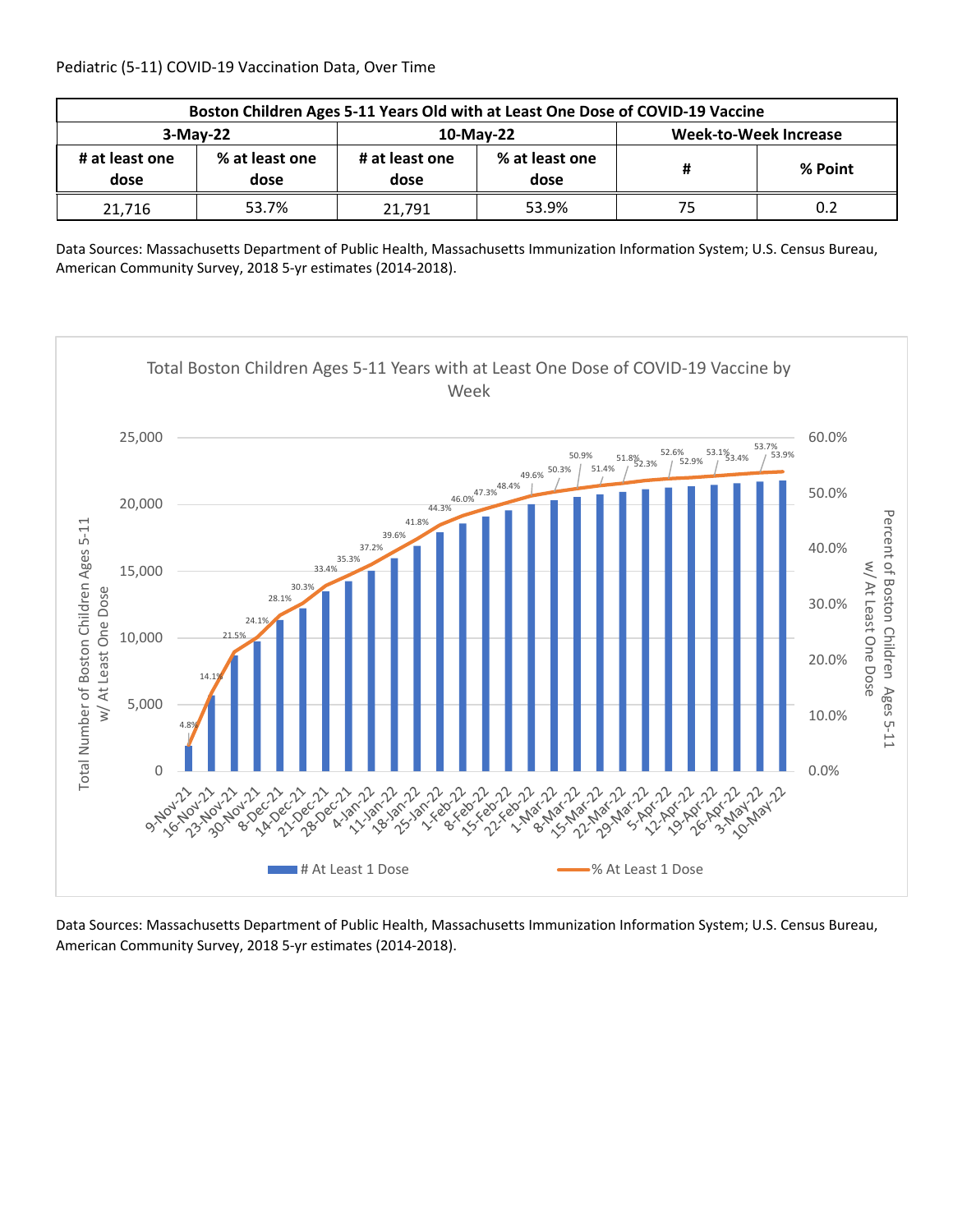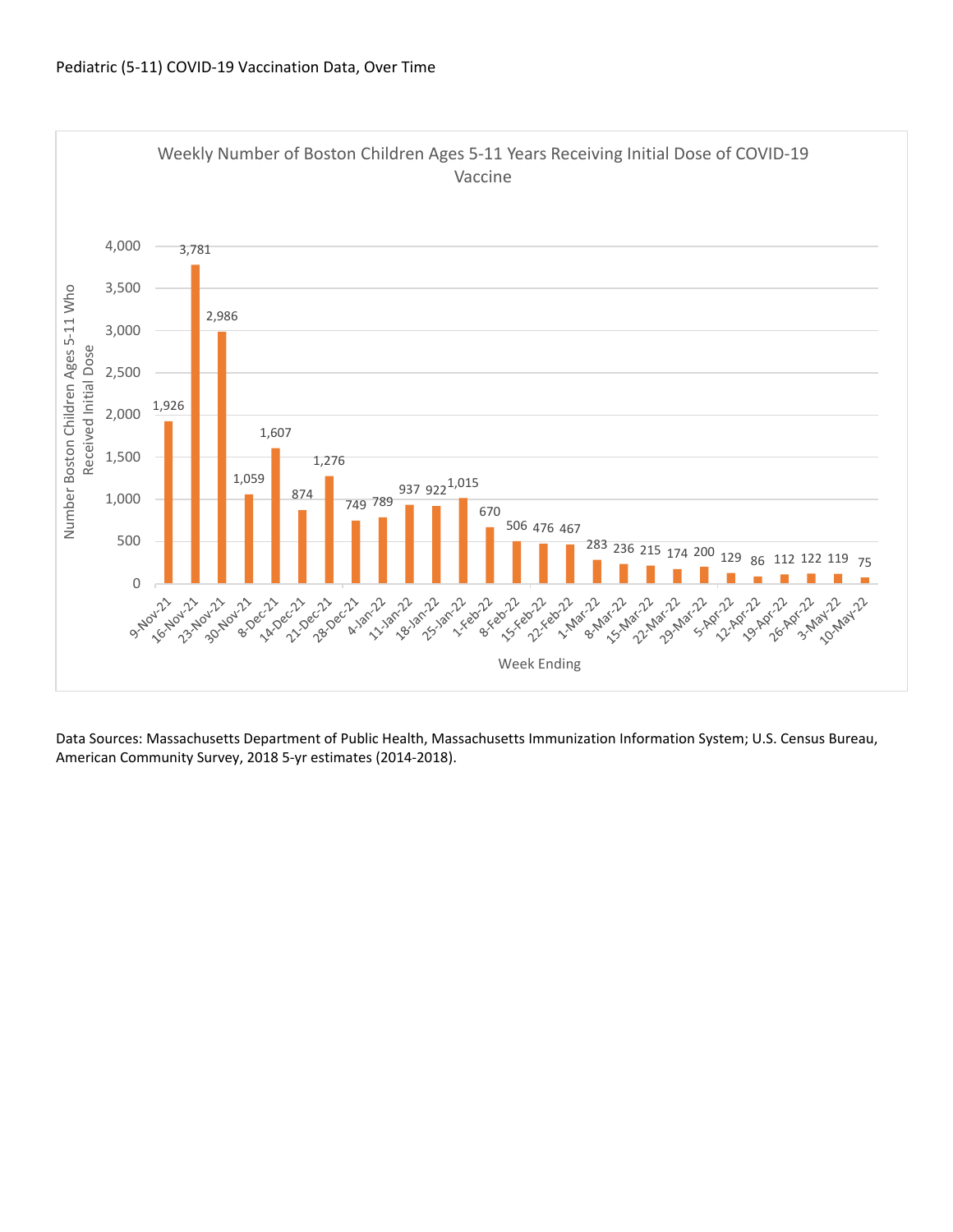| Boston Children Ages 5-11 Years Old who are Fully Vaccinated for the COVID-19 Vaccine |                       |                       |                       |                              |         |  |  |
|---------------------------------------------------------------------------------------|-----------------------|-----------------------|-----------------------|------------------------------|---------|--|--|
| $3-May-22$                                                                            |                       |                       | $10$ -May-22          | <b>Week-to-Week Increase</b> |         |  |  |
| # Fully<br>Vaccinated                                                                 | % Fully<br>Vaccinated | # Fully<br>Vaccinated | % Fully<br>Vaccinated | #                            | % Point |  |  |
| 18,065                                                                                | 44.7%                 | 18,163                | 44.9%                 | 98                           | 0.2     |  |  |

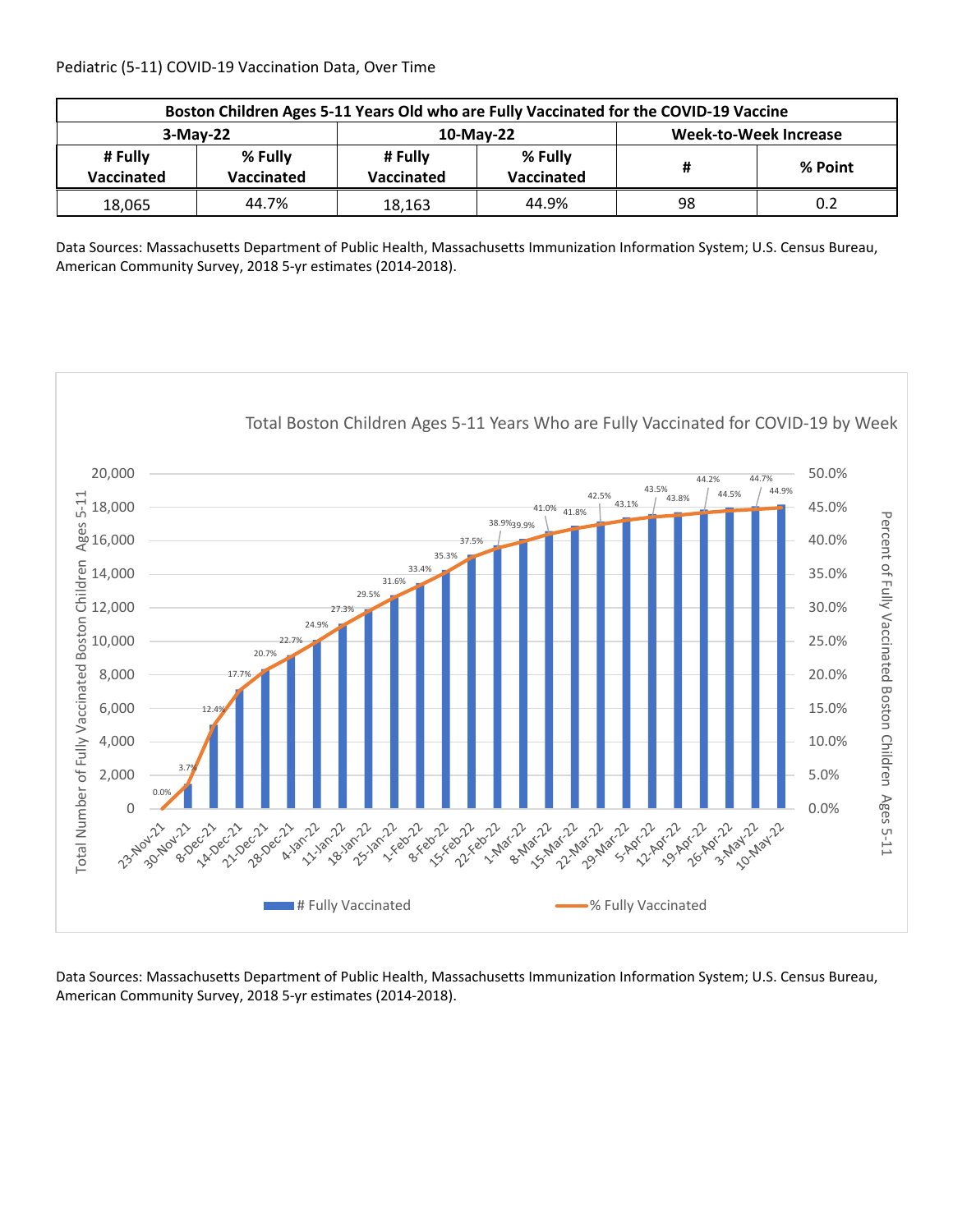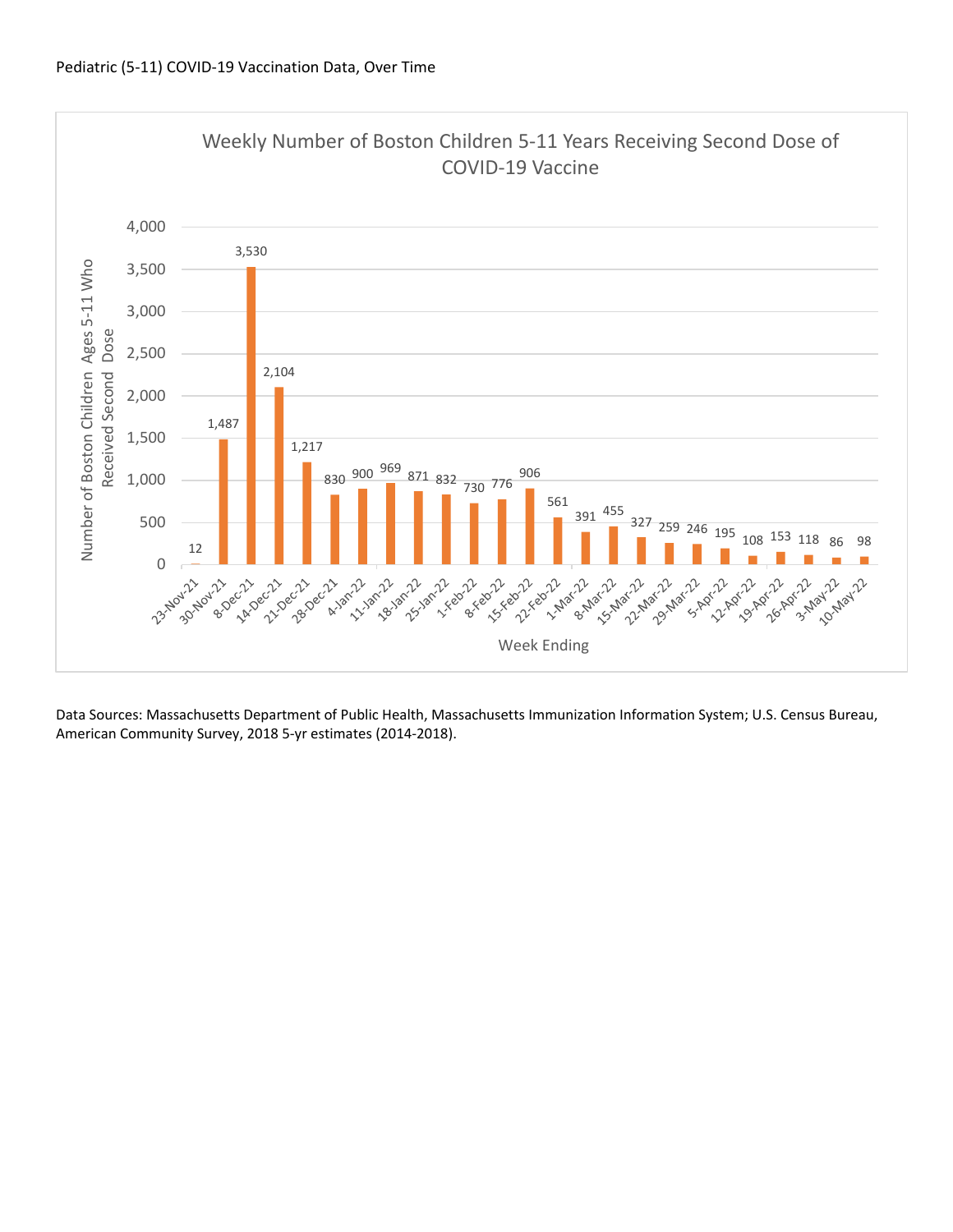

\* Total number of Boston children with at least one dose (5‐11 years old) is 21,791 as of 5/10/2022; population‐based percentages for children of other racial/ethnic groups (n=3,087) are not included in this chart due to unavailable comparable population data.

Asian/PI = Asian, Native Hawaiian, and Pacific Islander.

NOTE: Population estimates for the specified age group of children ages 5‐11 are not available by race/ethnicity. Therefore, the population size of children ages 5‐11 in each racial/ethnic group was approximated as follows: population estimate of children ages 5‐ 10 + 40% of the population estimate of children ages 10‐14.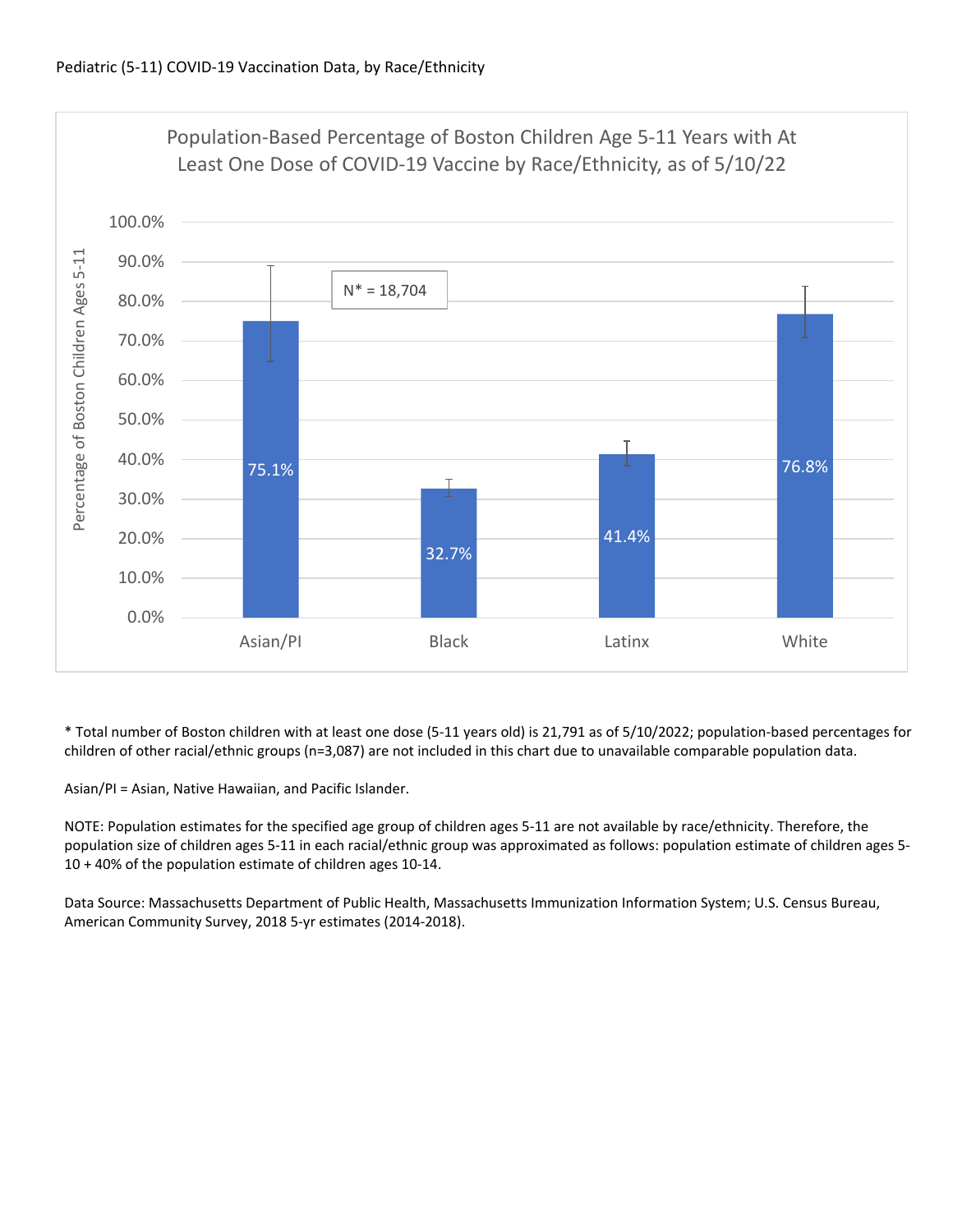

\* Total number of Boston children who are fully vaccinated (5‐11 years old) is 18,163 as of 5/10/2022; population‐based percentages for children of other racial/ethnic groups (n=2,414) are not included in this chart due to unavailable comparable population data.

Asian/PI = Asian, Native Hawaiian, and Pacific Islander.

NOTE: Population estimates for the specified age group of children ages 5‐11 are not available by race/ethnicity. Therefore, the population size of children ages 5‐11 in each racial/ethnic group was approximated as follows: population estimate of children ages 5‐ 10 + 40% of the population estimate of children ages 10‐14.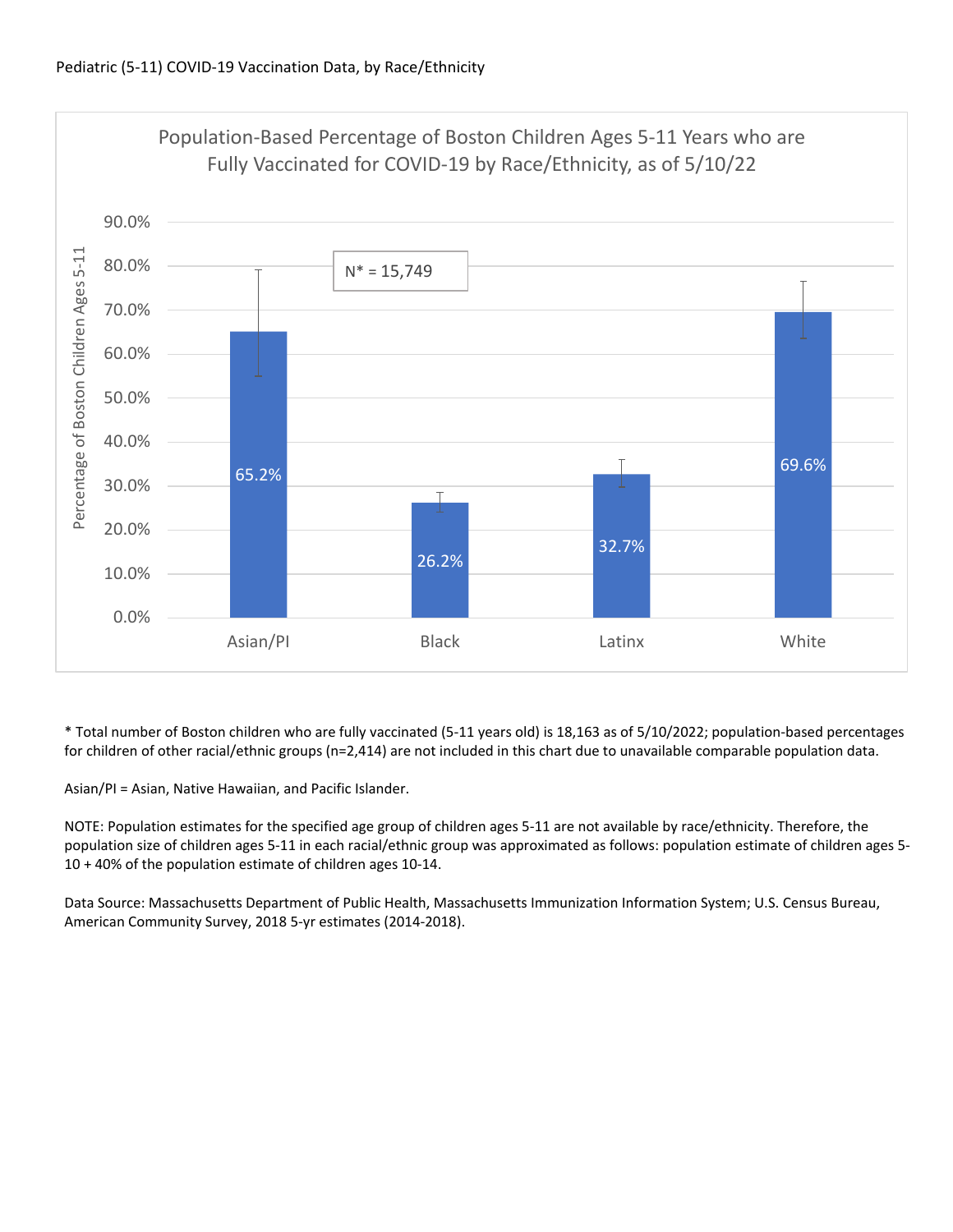| Boston Children Ages 5-11 Years with At Least One Dose of COVID-19 Vaccine by ZIP, as of 5/10/22 |            |            |                 |            |            |            |  |
|--------------------------------------------------------------------------------------------------|------------|------------|-----------------|------------|------------|------------|--|
|                                                                                                  | <b>ZIP</b> | Pop        | At Least 1 Dose |            |            |            |  |
| Neighborhood                                                                                     |            |            | Count           | % Estimate | 95% CI (L) | 95% CI (U) |  |
| BB/BH/DT/NE/WE                                                                                   | 02108      | $\ast\ast$ | 115             | $\ast\ast$ | $***$      | $**$       |  |
| BB/BH/DT/NE/WE                                                                                   | 02109      | $***$      | 96              | $***$      | $***$      | $***$      |  |
| BB/BH/DT/NE/WE                                                                                   | 02110      | $***$      | 48              | $***$      | $***$      | $***$      |  |
| South End                                                                                        | 02111      | 424        | 366             | 86.3%      | 61.4%      | 100.0%     |  |
| BB/BH/DT/NE/WE                                                                                   | 02113      | 159        | 72              | 45.3%      | 32.1%      | 77.1%      |  |
| BB/BH/DT/NE/WE                                                                                   | 02114      | 341        | 284             | 83.3%      | 54.5%      | 100.0%     |  |
| Fenway                                                                                           | 02115      | 707        | 287             | 40.6%      | 29.8%      | 63.8%      |  |
| BB/BH/DT/NE/WE                                                                                   | 02116      | 502        | 566             | 99.9%      | 86.0%      | 100.0%     |  |
| South End                                                                                        | 02118      | 1,573      | 860             | 54.7%      | 43.9%      | 72.4%      |  |
| Roxbury                                                                                          | 02119      | 2,550      | 1,174           | 46.0%      | 39.2%      | 55.8%      |  |
| Roxbury                                                                                          | 02120      | 762        | 306             | 40.2%      | 31.1%      | 56.6%      |  |
| Dorchester 21-25                                                                                 | 02121      | 3,563      | 1,195           | 33.5%      | 29.4%      | 39.0%      |  |
| Dorchester 22-24                                                                                 | 02122      | 1792       | 934             | 52.1%      | 42.6%      | 67.0%      |  |
| Dorchester 22-24                                                                                 | 02124      | 4778       | 2,020           | 42.3%      | 37.1%      | 49.1%      |  |
| Dorchester 21-25                                                                                 | 02125      | 2192       | 1,102           | 50.3%      | 42.8%      | 60.8%      |  |
| Mattapan                                                                                         | 02126      | 2591       | 910             | 35.1%      | 29.7%      | 43.0%      |  |
| South Boston                                                                                     | 02127      | 1543       | 815             | 52.8%      | 45.0%      | 63.9%      |  |
| East Boston                                                                                      | 02128      | 3815       | 2,093           | 54.9%      | 48.8%      | 62.6%      |  |
| Charlestown                                                                                      | 02129      | 1265       | 998             | 78.9%      | 64.7%      | 100.0%     |  |
| Jamaica Plain                                                                                    | 02130      | 1848       | 1,578           | 85.4%      | 73.0%      | 100.0%     |  |
| Roslindale                                                                                       | 02131      | 2742       | 1,603           | 58.5%      | 50.6%      | 69.1%      |  |
| <b>West Roxbury</b>                                                                              | 02132      | 1519       | 1,302           | 85.7%      | 71.1%      | 100.0%     |  |
| Allston/Brighton                                                                                 | 02134      | 541        | 339             | 62.7%      | 44.3%      | 100.0%     |  |
| Allston/Brighton                                                                                 | 02135      | 1367       | 987             | 72.2%      | 58.9%      | 93.3%      |  |
| <b>Hyde Park</b>                                                                                 | 02136      | 3153       | 1,514           | 48.0%      | 41.1%      | 57.8%      |  |
| Allston/Brighton                                                                                 | 02163      | $***$      | $\ast$          | $***$      | $***$      | $**$       |  |
| BB/BH/DT/NE/WE                                                                                   | 02199      | $***$      | $\ast$          | $***$      | $***$      | $**$       |  |
| South Boston                                                                                     | 02210      | $\ast\ast$ | 76              | $***$      | $***$      | $***$      |  |
| Fenway                                                                                           | 02215      | $\ast\ast$ | 110             | $***$      | $***$      | $***$      |  |

BB/BH/DT/NE/WE = Back Bay/Beacon Hill/Downtown/North End/West End.

\* Value has been suppressed because the dose records number in the specified ZIP code area is less than 30.

\*\* Suppressed due to unstable population denominator estimates.